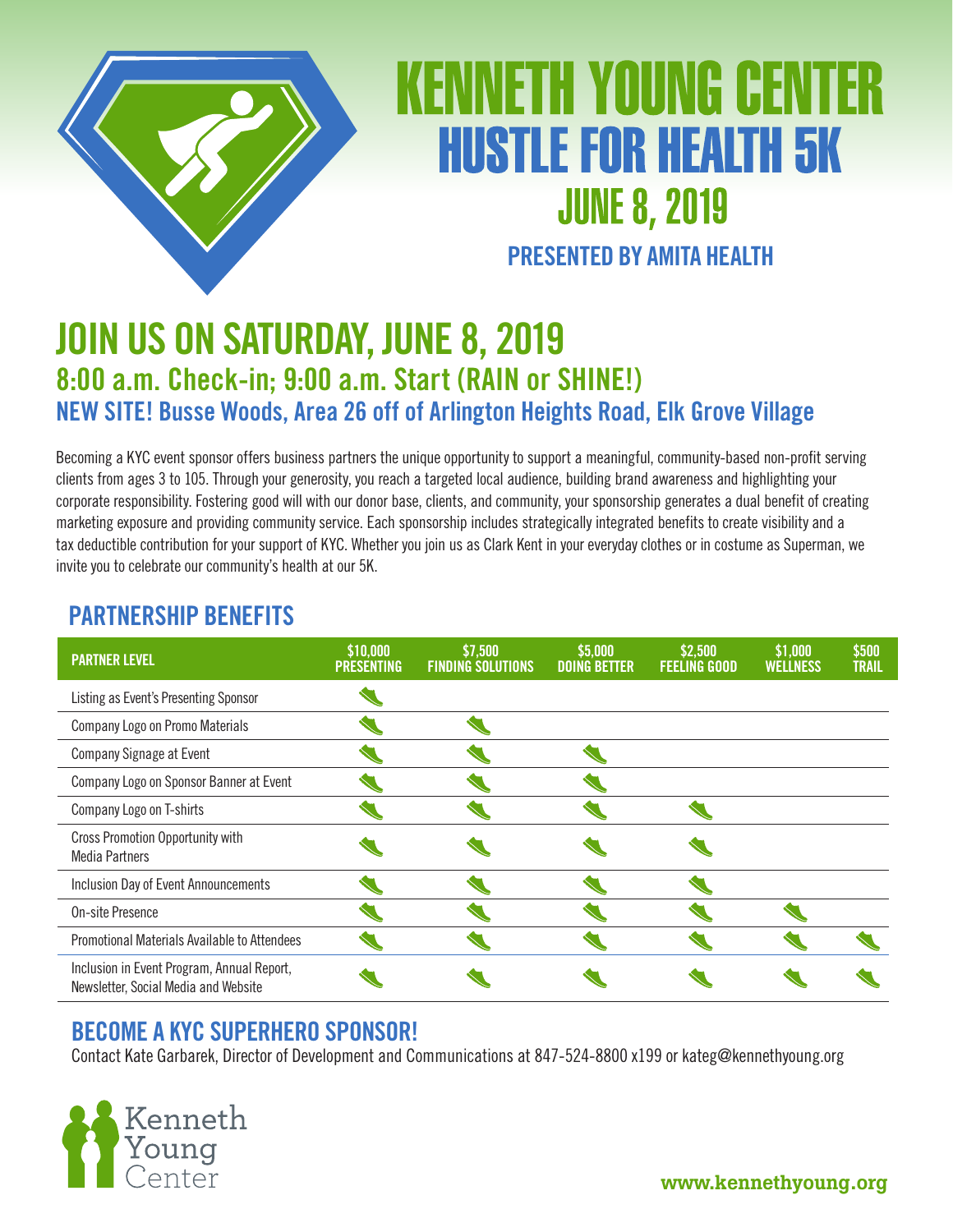

# KENINETH YOUNG CENITER **HUSTLE FOR HEALTH 5K JUNE 8, 2019**

### **PRESENTED BY AMITA HEALTH**

## **BECOME A KYC SUPERHERO SPONSOR!**

#### **PARTNER COMMITMENT FORM**

| <b>COMPANY NAME:</b>                                        |                                       |        |                              |                                      |                         |
|-------------------------------------------------------------|---------------------------------------|--------|------------------------------|--------------------------------------|-------------------------|
| <b>COMPANY ADDRESS:</b>                                     |                                       |        |                              |                                      |                         |
| CITY:                                                       |                                       |        |                              | STATE:                               | ZIP CODE:               |
| <b>CONTACT NAME:</b>                                        |                                       | TITLE: |                              |                                      |                         |
| <b>PHONE NUMBER:</b>                                        |                                       | EMAIL: |                              |                                      |                         |
| <b>PARTNERSHIP LEVELS:</b>                                  |                                       |        |                              |                                      |                         |
| $\Box$ Presenting Partner (\$10,000)                        | $\Box$ Doing Better Partner (\$5,000) |        |                              | Wellness Partner (\$1,000)<br>$\Box$ |                         |
| $\Box$ Finding Solutions Partner (\$7,500)                  | $\Box$ Feeling Good Partner (\$2,500) |        | $\Box$ Trail Partner (\$500) |                                      |                         |
| <b>PAYMENT:</b>                                             |                                       |        |                              |                                      |                         |
| $\Box$ Enclosed is a check Payable to: Kenneth Young Center |                                       |        |                              |                                      |                         |
| $\Box$ Please charge my (circle one):<br>Visa               | <b>MasterCard</b>                     | Amex   | <b>Discover</b>              |                                      |                         |
| CREDIT CARD NUMBER:                                         |                                       |        |                              |                                      | AMOUNT: \$              |
| <b>NAME ON CARD:</b>                                        |                                       |        |                              |                                      | <b>EXPIRATION DATE:</b> |
| SIGNATURE:                                                  |                                       |        |                              |                                      | <b>SECURITY CODE:</b>   |

Please return completed form with payment to: **Kenneth Young Center, 1001 Rohlwing Road, Elk Grove Village, IL 60007**

#### **FOR QUESTIONS OR ADDITIONAL INFORMATION:**

Contact Kate Garbarek, Director of Development and Communications at 847-524-8800 x199 or kateg@kennethyoung.org